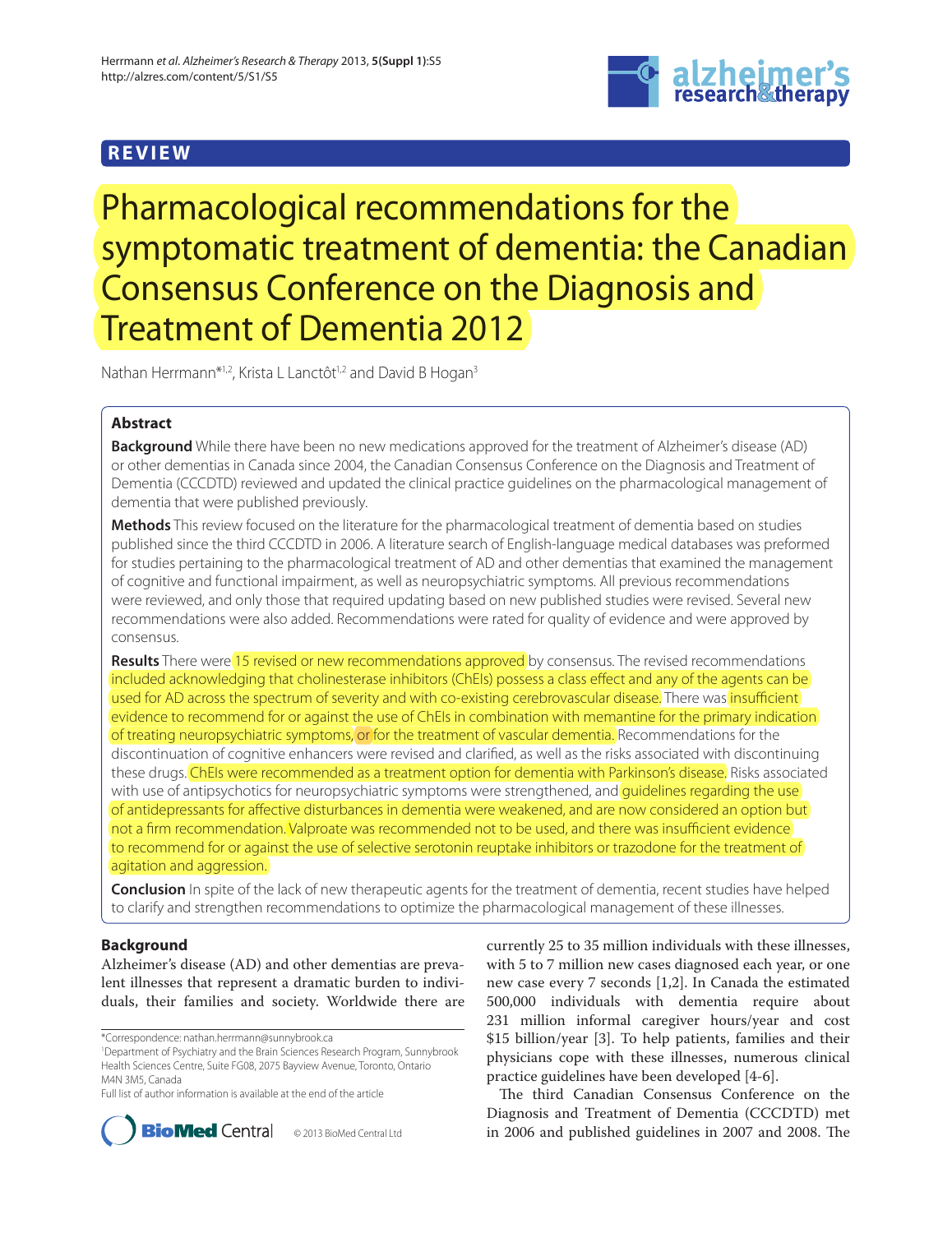fourth CCCDTD convened in spring 2012 and focused on proposed changes in diagnosis and nomenclature, as well as emerging data on biomarkers. Since no new medications had been approved in Canada since the last CCCDTD, a working group was formed to review the previous pharmacological recommendations and revise where necessary, given new data from randomized controlled trials (RCTs). Particular attention was paid to recommendations pertaining to combination treatment with cognitive enhancers and to recommendations related to discontinuing cognitive enhancers. The background for the revised recommendations that were proposed, and the final recommendations, approved by the CCCDTD in May 2012, are presented.

# **Methods**

Details describing the guideline-creation process of the CCCDTD have been published previously [7,8]. Briefly, the consensus conference adhered to the methods of the AGREE collaboration [9]. For this update, the working group reviewed the previous pharmacological recommendations from each working group of CCCDTD3 [10-14]. A literature search was conducted with PubMed and Embase, examining articles published from January 2006 until April 2012. Major search terms included 'dementia' OR 'Alzheimer's disease' AND 'therapy' OR 'treatment' with secondary terms, which included cognitive enhancers, cholinesterase inhibitors (ChEIs), donepezil, galantamine, rivastigmine, memantine, agitation, aggression, anxiety, apathy, depression, psychosis, delusions, hallucinations, sleep, appetite, antidepressants, antipsychotics, anxiolytics, sedatives, hypnotics, anticonvulsants.

The completed background papers were provided to all consensus conference delegates for comment and to suggest revisions and then recommendations were presented at the consensus conference. Final recommendations required 80% or more of the delegates voting for the recommendation to be approved. The evidence was graded both numerically by strength of recommendation  $(1 =$  strong, recommended;  $2 =$  weak, suggested) and then alphabetically by quality of evidence  $(A = high, B =$ moderate,  $C = low$ ) – such that 1A suggests the recommendations would apply to most patients with no further research needed, whereas 2C implies that other alternatives are reasonable and higher quality research may impact the recommendation, as suggested by Guyatt and colleagues [15].

# **Results**

All 14 recommendations proposed by the workgroup were approved by consensus. There were 11 recommendations from the previously published guidelines that were revised and three new recommendations. Nine of the recommendations underwent minor wording changes. Additionally, Consensus Conference delegates approved an extra recommendation related to the use of quetiapine for agitation and aggression. The final CCCDTD 2012 recommendations are presented in Table 1.

# **New recommendation for the management of Alzheimer's disease**

• *New recommendation* Many cases of dementia have more than one condition contributing to causation. Most commonly this will be a combination of AD with other brain pathology. The recommendation is that management be based on what is (are) felt to be the predominant contributing cause(s). (Grade 1B)

### *Rationale*

Dementia frequently arises from more than one condition [16-19]. For example, in the Rush Memory and Aging Study, 38% of patients had AD and infarcts, 30% had pure AD, 12% had vascular dementia (VaD) and 12% had AD with either Parkinson's disease (PD) or Lewy body dementia at autopsy [20]. In the BrainNet Europe Consortium, 53.3% of patients had mixed diagnoses among all cases of dementia [21]. The presence of multiple brain pathologies markedly increases the odds of cognitive impairment becoming evident [20,22].

In their clinical practice guideline for dementia, the National Institute for Health and Clinical Excellence noted the high prevalence of mixed pathology and suggested management according to the predominant cause [23]. This recommendation recognizes how commonly mixed pathologies underlie dementia and gives management advice to practicing physicians.

# **Revised recommendation for management of Alzheimer's disease and cerebrovascular disease**

- *Previous recommendation* There is fair evidence for benefits of small magnitude for galantamine in cognitive, functional, behavioral, and global measures in AD with cerebrovascular disease. Galantamine can be considered a treatment option for mixed AD with cerebrovascular disease [14].
- *Revised recommendation* ChEIs are recommended as a treatment option for AD disease with cerebrovascular disease. (Grade 1B)

### *Rationale*

AD and cerebrovascular lesions are frequently coidentified; for example, 37.5% (30/80) of those with intermediate or high likelihood of AD in a communitybased clinical–pathologic cohort study [20]. In accord with the preceding new recommendation, ChEIs and/or memantine to deal with the AD component would be treatment considerations for these cases. The prior recommendation that singled out galantamine was based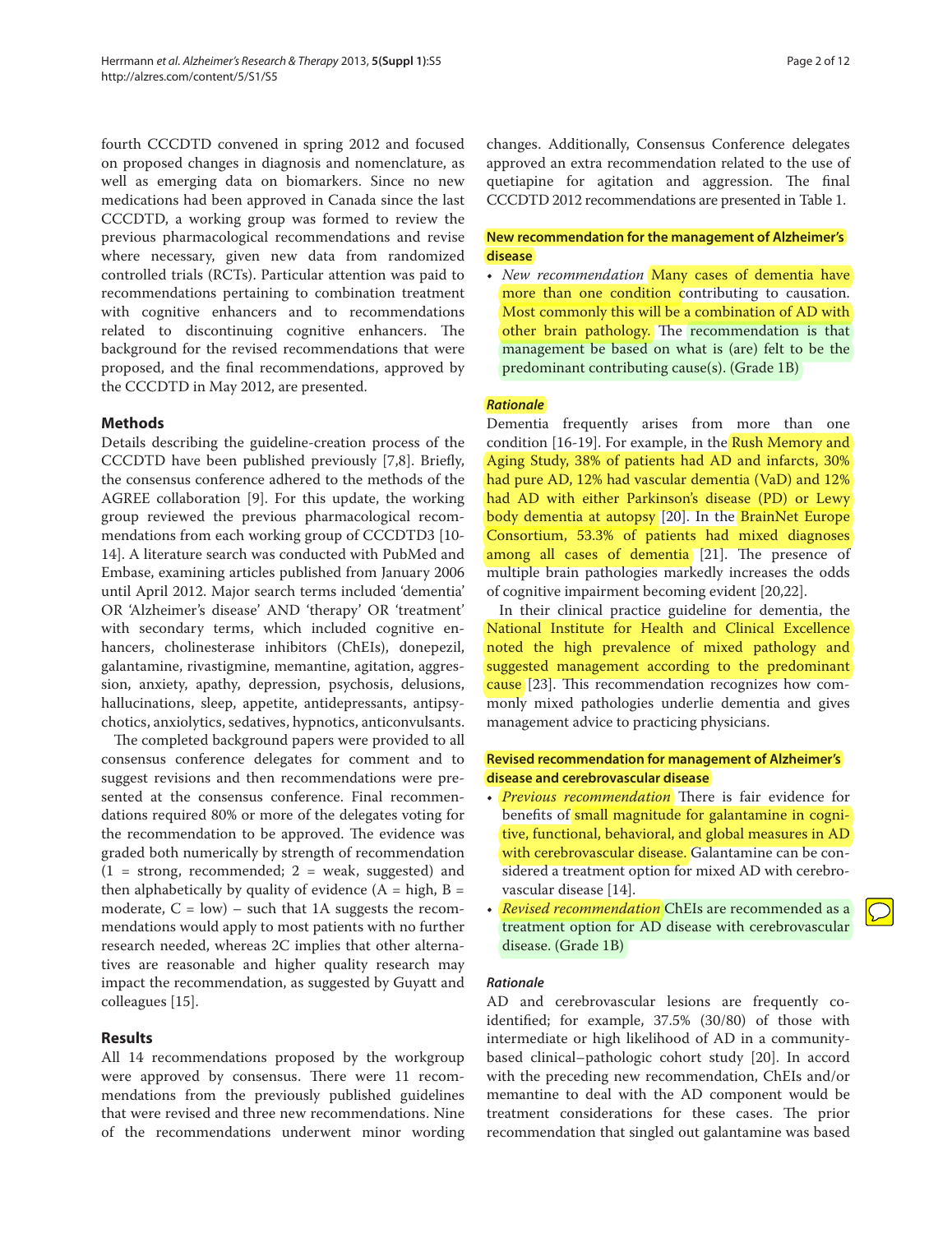#### **Table 1. Summary of approved recommendations**

- Many cases of dementia have more than one condition contributing to causation. Most commonly this will be a combination of AD with other brain pathology. We recommend management be based on those diagnoses that are believed to be the predominant contributing cause(s). (Grade 1B)
- We recommend ChEIs as a treatment option for AD with cerebrovascular disease. (Grade 1B)
- We recommend ChEIs as a treatment option for dementia associated with Parkinson's disease. (Grade 1A)
- There is insufficient and inconsistent evidence on which to make a recommendation either for or against the use of the currently available ChEIs for the treatment of vascular dementia. (Grade 2B)
- All three ChEIs have demonstrated efficacy for mild to severe AD. We recommend a trial of a ChEIs for most patients with AD. (Grade 1A)
- Direct comparisons do not suggest differences between ChEIs (Grade 2B). Selection of which agent to be used will be based on the adverse effect profile, ease of use, familiarity, and differences between the agents in their pharmacokinetics and other mechanisms of action.
- There is insufficient evidence to recommend for or against the combination of a ChEI and memantine. (Grade 2B)
- Discontinuing ChEIs in patients with moderate to severe AD may lead to worsening of cognitive function and greater functional impairment as compared with continued therapy (Grade 2B). This risk must be balanced with the risk for known side-effects and drug costs if therapy continues. It is suggested that ChEIs be discontinued when:
	- (i) the patient and/or their proxy decision-maker decide to stop after being appraised of the risks and benefits of continuation and discontinuation; (ii) the patient is sufficiently nonadherent with the medication that continued prescription of it would be useless, and it is not possible to establish a
		- system for the administration of the medication to rectify the problem;
	- (iii) the patient's rate of cognitive, functional, and/or behavioral decline is greater on treatment compared with that prior to being treated;
	- (iv) the patient experiences intolerable side effects that are definitely or probably related to the ChEI;
	- (v) the comorbidities of the patient make continued use of the agent either unacceptably risky or futile (for example, terminally ill); or
	- (vi) the patient's dementia progresses to a stage (for example, Global Deterioration Scale stage 7) where there would be no clinically meaningful benefit from continued therapy.
- When a decision has been made to discontinue therapy because of a perceived lack of effectiveness, the suggestion is that the dose be tapered before stopping the agent and that the patient be monitored over the next 1 to 3 months for evidence of an observable decline. If this decline occurs, it is suggested that consideration be given to reinstating therapy. (Grade 2C)
- If the patient had an inadequate response to the nonpharmacological interventions or has a major depressive disorder, severe dysthymia or severe emotional lability, we recommend that a trial of an antidepressant could be considered. (Grade 2A)
- Based on good evidence we recommend that valproate should not be used for agitation and aggression in AD. (Grade 1A)
- There is insufficient evidence to recommend for or against the use of ChEIs and/or memantine for the treatment of neuropsychiatric symptoms as a primary indication. (Grade 2B)
- We recommend that risperidone, olanzapine and aripiprazole be used for severe agitation, aggression and psychosis associated with dementia where there is risk of harm to the patient and/or others. The potential benefit of all antipsychotics must be weighed against the significant risks, such as cerebrovascular adverse events and mortality. (Grade 2A)
- There is insufficient evidence to recommend for or against the use of quetiapine in the management of severe agitation, aggression and psychosis associated with dementia. (Grade 2B)
- There is insufficient evidence to recommend for or against the use of selective serotonin reuptake inhibitors or trazodone in the management of agitated patients. (Grade 2B)

AD, Alzheimer's disease; ChEI, cholinesterase inhibitor.

on a subgroup analysis from a RCT in those with AD and cerebrovascular disease that was not replicated [24]. The Cochrane Review on the use of galantamine for vascular cognitive impairment concluded that 'More studies are needed before firm conclusions can be drawn' about its use [25].

There is evidence that other ChEIs can be beneficial in this form of mixed dementia. Subgroup analyses of the AD2000 study showed greater cognitive response in patients with AD and a vascular component than without  $(P = 0.02)$  [26]. A RCT of rivastigmine in patients with AD showed generally larger treatment effects in those with Modified Hachinski Ischemia Scores ≥1 [27]. An open-label study of rivastigmine in patients with mixed dementia also showed benefit. In the VantagE study, older patients with a higher likelihood of concurrent AD demonstrated a significant cognitive response while younger patients showed none [28,29].

The benefits seen with ChEIs in the treatment of dementia where both cerebrovascular disease and AD are felt to be significant contributing factors could result from treating the AD component. If this is the case, there is no reason to single out galantamine as the ChEI of choice because benefits are most probably a class effect. Although no ChEI in Canada has been specifically approved for the treatment of mixed dementia, in situations where both AD and cerebrovascular disease are felt to be making significant contributions to the dementia then a ChEI to deal with the AD contribution would be a treatment consideration.

# **New recommendation for dementia associated with Parkinson's disease**

• *New recommendation* ChEIs are recommended as a treatment option for dementia associated with PD. (Grade 1A)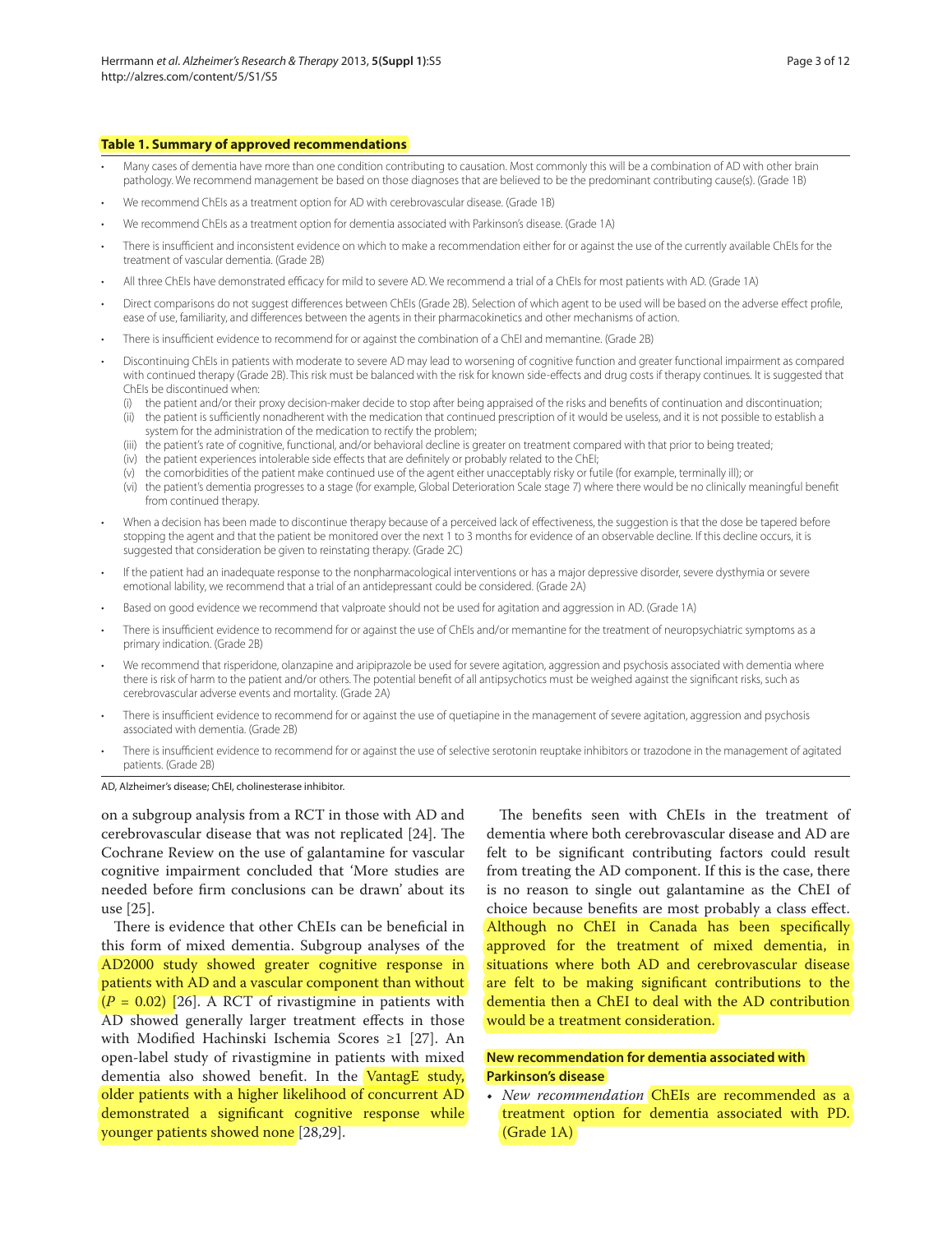#### *Rationale*

In a placebo-controlled study, treatment with rivastigmine was associated with moderate improvements in dementia associated with PD [30]. Two small randomized studies of subjects with PD and dementia showed that donepezil was well tolerated, did not worsen PD and was associated with modest benefits in cognition and global functioning [31,32].

The American Academy of Neurology Practice Parameter dealing with the treatment of dementia in PD concluded that donepezil and rivastigmine should be considered for the treatment of dementia in PD. Those recommendations are currently being updated [33]. The conclusion of a Cochrane Systematic Review was that 'The currently available evidence supports the use of ChEIs inhibitors in patients with PD dementia, with a positive impact on global assessment, cognitive function, behavioural disturbance and activities of daily living rating scales' [34].

Symptomatic treatment of patients with idiopathic PD and mild to moderate dementia is included as an indication in the revised 2011 Canadian drug monograph for rivastigmine, and can be found in the 2011 and 2012 editions of the *Compendium of Pharmaceuticals and Specialties* [35,36]. The working group's opinion was that the benefits seen are from a class effect of ChEIs.

# **Revised recommendation for management of vascular dementia**

- *Previous recommendation* Use of ChEIs in probable/ possible VaD using the National Institute of Neurological Disorders and Stroke and Association Internationale pour la Recherche et l'Enseignement en Neurosciences diagnostic criteria: (a) there is insufficient evidence for or against the use of galantamine; and (b) there is fair evidence of benefits of small magnitude for donepezil in cognitive and global outcomes, with less robust benefits on functional measures. Donepezil can be considered a treatment option for VaD [14].
- *Revised recommendation* There is *insufficient and* inconsistent evidence on which to make a recommendation either for or against the use of the currently available ChEIs for the treatment of probable or possible VaD. (Grade 2B)

#### *Rationale*

In a randomized, double-blind, placebo-controlled, parallel-group clinical trial of 788 patients with probable VaD, galantamine did not lead to a statistically significant benefit on both co-primary endpoints; that is, the Alzheimer's Disease Assessment Scale – cognitive subscale (ADAS-Cog), and the Alzheimer's Disease Cooperative Study – Activities of Daily Living Inventory total score. After 26 weeks, those patients treated with galantamine had a small but greater improvement in ADAS-cog/11 but not on the Alzheimer's Disease Cooperative Study – Activities of Daily Living score. Safety data revealed that 13% of galantamine patients and 6% of placebo patients discontinued treatment because of adverse events [37]. Erkinjuntti and colleagues randomly allocated patients with either probable VaD or AD and cerebrovascular disease to galantamine or placebo. In those patients with probable VaD, no statistically significant benefit was seen on either of the two primary outcome measures (ADAS-cog and Clinician's Interview Based Impression of Change plus caregiver input) [24].

There are three published clinical trials of donepezil for probable or possible VaD [38-40]. Donepezil was not shown to be an effective agent in two of these studies. In two of the three studies reviewed in the Canadian product monograph for donepezil, numerically higher mortality was found among patients treated with donepezil (statistically significant in one study). For the three trials combined, the mortality rate during doubleblind treatment was numerically but not significantly higher in the donepezil group [41].

A 24-week, multicenter, double-blind study of patients with probable VaD demonstrated superiority of rivastigmine over placebo on cognition (Vascular Dementia Assessment Scale, ADAS-Cog, and Mini-Mental State Examination (MMSE)) but not on activities of daily living or neuropsychiatric symptoms. The efficacy apparent on the cognitive outcomes was seen only in older patients who were more likely to have concomitant AD pathology, supporting the argument that the putative cholinergic deficit seen in VaD reflects the presence of concomitant AD pathology [28].

These studies do not show statistically significant benefits in function, neuropsychiatric symptoms or global status on a consistent basis. There were consistent but modest cognitive benefits (about 1.5 to 2 points on the ADAS-Cog) of uncertain clinical significance. No ChEI in Canada has been specifically approved for VaD.  $\overline{A}$ methodological issue in the trials reviewed has been the difficulty in diagnosing 'pure' VaD as the criteria used are relatively insensitive (that is, will miss a proportion of those with significant cerebrovascular disease) and many of those fulfilling probable VaD criteria have mixed pathologies (typically AD and cerebrovascular disease) [42].

# **Revised recommendations for the management of mild to severe Alzheimer's disease**

• *Previous recommendation* All three ChEIs available in Canada are modestly efficacious for mild to moderate AD. These ChEIs are all viable treatment options for most patients with mild to moderate AD [12].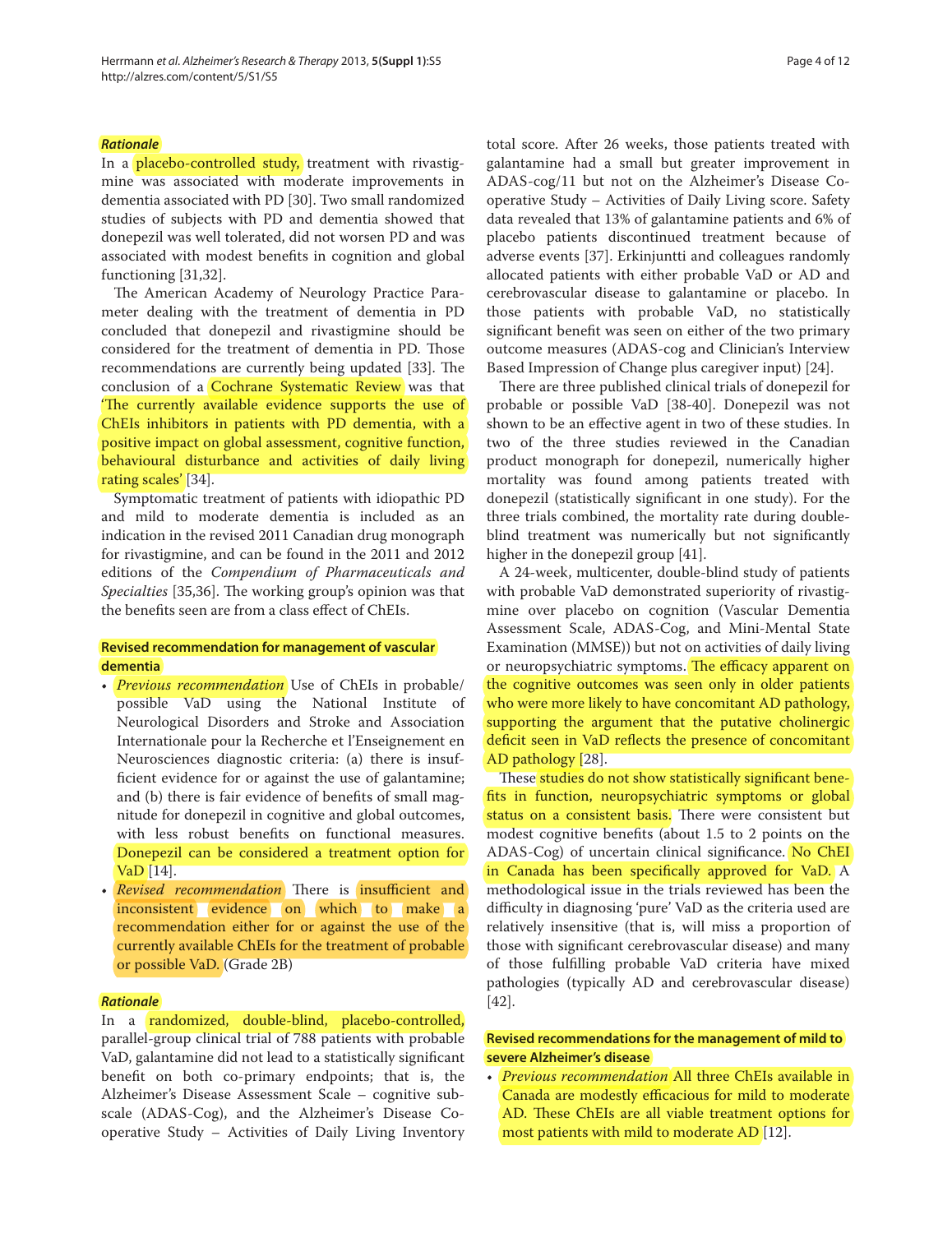• *Revised recommendation* All three ChEIs have demonstrated efficacy for mild to severe AD. A trial of a ChEI is recommended for most patients with AD. (Grade 1A)

### *Rationale*

As per the third CCCDTD, randomized placebocontrolled, double-blind trials supported the efficacy of all three ChEIs for mild to moderate dementia, with one additionally demonstrating efficacy for moderate to severe AD [43,44]. The patient numbers needed to treat and to harm are similar  $[45]$ . There is better awareness of syncope [46] and bradycardia [47] from cohort studies. The recommendation for a trial of ChEIs in mild to moderate AD remains unchanged.

Since the third CCCDTD, new information has emerged on the indication for severe AD (commonly considered  $MMSE$  <10). RCTs have demonstrated efficacy in severe AD for donepezil [48-52], rivastigmine (secondary analysis only)  $[53]$  and galantamine (MMSE 5 to 12)  $[54]$ . The DOMINO trial assigned 295 community-dwelling patients with moderate or severe AD (MMSE 5 to 13) stabilized on donepezil to continued donepezil monotherapy, combined donepezil and memantine therapy, memantine monotherapy, or no active therapy for 52 weeks. Those patients randomized to continue donepezil versus discontinue donepezil had higher scores on cognition and function after adjustment for center, duration of donepezil treatment before entry, baseline MMSE and age [55].

- *Previous recommendation* While all three ChEIs available in Canada have efficacy for mild to moderate AD, equivalency has not been established in direct comparisons. Selection of which agent to be used will be based on the adverse effect profile, ease of use, familiarity and beliefs about the importance of the differences between the agents in their pharmacokinetics and other mechanisms of action [12].
- *Revised recommendation* Direct comparisons do not suggest differences between ChEIs (Grade 2B). Selection of which agent to be used will be based on the adverse effect profile, ease of use, familiarity and beliefs about the importance of the differences between the agents in their pharmacokinetics and other mechanisms of action.

#### *Rationale*

Studies have presented four head-to-head comparisons of ChEI, with donepezil being compared with both rivastigmine  $[56,57]$  and galantamine  $[58,59]$ . These randomized open-label, rater-blinded trials show similar benefits, but they are methodologically limited. Criticisms included a lack of double-blinding, small sample sizes, suboptimal dosing regimens and short treatment durations [60]. These data were available for

the third CCCDTD except for Bullock and colleagues [56], which was a  $24$ -month, larger  $(n = 994)$ , doubleblind, flexible-dose study in patients with moderate to severe AD (MMSE 10 to 20). Similar to the previous studies, the two ChEIs were similar on measures of cognition and behavior. While rivastigmine showed possible advantages on activities of daily living and global function, the results were not consistent. Adverse events were similar. The more recent trial supports the previous recommendation that there are no differences between ChEIs.

- *Previous recommendation for mild to moderate AD*  Combination therapy of a ChEI and memantine is rational (as the medications have different mechanisms of action), appears to be safe, and may lead to additional benefits for patients with moderate to severe AD. This would be an option for patients with AD of a moderate severity [12].
- *Previous recommendation for severe AD* Patients with severe AD can be treated with ChEIs, memantine or the combination. Expected benefits would include modest improvements in cognition, function and behavior and/or slower decline [13].
- *Revised recommendation* There is insufficient evidence to recommend for or against the combination of a ChEI and memantine (Grade 2B)

### *Rationale*

While the first published trial by Tariot and colleagues adding memantine or placebo to donepezil in moderate to severe AD ( $n = 404$ ) was supportive [61], subsequent trials by Porsteinsson and colleagues in mild to moderate patients [62] and the DOMINO trial in moderate to severe patients [55] were not. Porsteinsson and colleagues studied 433 participants with mild to moderate AD (MMSE 10 to 22) who were stable on any of the three ChEIs and were randomized to receive placebo or memantine (20 mg once daily) for 24 weeks. They found no significant differences between the memantine and placebo groups on cognition, function or behavior, and tolerability was similar. The DOMINO trial  $(n = 295)$ found no benefits in cognition in those patients randomized to donepezil and memantine ( $n = 72$ , 38 completers) versus donepezil alone ( $n = 73$ , 34 completers), after adjustment for center, duration of donepezil treatment before entry, baseline MMSE and age [55]. There were no differences between groups in serious adverse events. Overall, while the combination appears safe, there is insufficient evidence of additional efficacy.

The **recommendation** for memantine monotherapy from the previous consensus conference is still considered valid: memantine is an option for patients with moderate to severe stages of AD. Use of memantine in mild stages of AD is not recommended [63].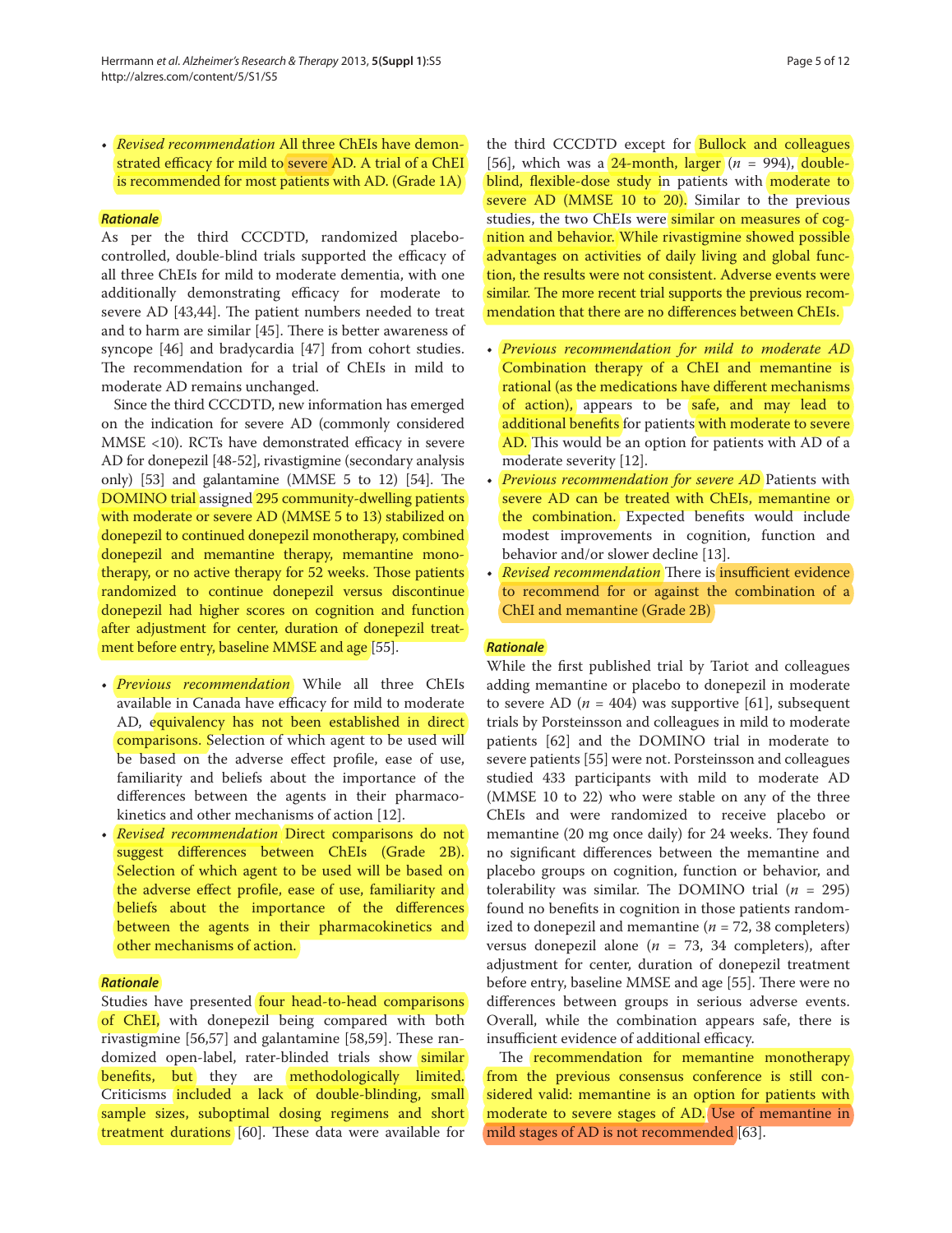• *Previous recommendations referring to discontinuation of therapy with ChEIs and memantine* Medications for the treatment of cognitive and functional manifestations of AD should be discontinued when: the patient and/or their proxy decision-maker decides to stop; the patient refuses to take the medication; the patient is sufficiently nonadherent with the medication that continued prescription of it would be useless, and it is not possible to establish a system for the administration of the medication to rectify the problem; there is no response to therapy after a reasonable trial; the patient experiences intolerable side effects; the comorbidities of the patient make continued use of the agent either unacceptably risky or futile (for example, terminally ill); or the patient's dementia progresses to a stage where there is no significant benefit from continued therapy [12].

 After stopping therapy for AD, patients should be carefully monitored  $-$  if there is evidence of a significant decline in their cognitive status or functional abilities or the development/worsening of behavioral challenges, consideration should be given to reinstating the therapy [12].

 Treatment with ChEIs and/or memantine should persist until clinical benefit can no longer be demonstrated. Treatment should not be discontinued simply because of institutionalization [13].

- *Revised recommendations* Discontinuing ChEIs in patients with moderate to severe AD may lead to worse cognitive function and greater functional impairment as compared with continued therapy (Grade 2B). This effect must be balanced with the risk for known sideeffects and drug costs if therapy continues. ChEIs should be discontinued when:
	- (i) the patient and/or their proxy decision-maker decide to stop after being appraised of the risks and benefits of continuation and discontinuation;
	- (ii) the patient refuses to take the medication;
	- (iii) the patient is sufficiently nonadherent with the medication that continued prescription of it would be useless, and it is not possible to establish a system for the administration of the medication to rectify the problem;
	- (iv) the patient's rate of cognitive, functional and/or behavioral decline is greater on treatment compared with that prior to being treated;
	- $(v)$  the patient experiences intolerable side effects that are definitely or probably related to the ChEI;
	- (vi) the comorbidities of the patient make continued use of the agent either unacceptably risky or futile (for example, terminally ill); or
	- (vii) the patient's dementia progresses to a stage (for example, Global Deterioration Scale stage 7 [64]) where there would be no clinically meaningful benefit from continued therapy.

 When a decision has been made to discontinue therapy because of a perceived lack of effectiveness, the dose should be tapered before stopping the agent and the patient should be monitored over the next 1 to 3 months for evidence of significant decline. If decline occurs, it is suggested consideration be given to reinstating therapy. (Grade 2C)

#### *Rationale*

After treatment with a ChEI is started, the likelihood of stopping within a year is high [65]. When this cessation is done on the basis of patient/caregiver preference or adverse events, these decisions are in general not controversial. The one qualification to this statement relates to stopping because of adverse events. In many older patients, possible adverse events that emerge during therapy could be due to alternative causes. Before acting, an assessment of the probability that the adverse event is related to therapy should be made [66].

A persisting area of uncertainty is when to discontinue a ChEI because of a perceived lack of clinically relevant benefit. There is agreement that these decisions should be individualized and based on clinical judgment rather than arbitrarily stopping once a patient scores less than a predefined threshold on a brief cognitive measure such as the MMSE or is institutionalized [12,13]. An Internet-based survey of Canadian dementia experts (geriatric psychiatrists, geriatricians, neurologists) on when to discontinue ChEI therapy led to a number of recommendations where there was reasonable consensus among the respondents [67].

The DOMINO study provides RCT data on the consequences of discontinuing therapy with a ChEI (donepezil) in patients with moderate to severe AD [55]. After a year, those patients who continued therapy scored on average 1.9 points higher on a Standardized MMSE and 3 points better on the Bristol Activities of Daily Living Scale. Similar data exist for ChEIs in mild to moderate AD [68]. Some patients show withdrawal phenomena after stopping a ChEI [69]. Although there is no rigorous research data to support the suggestion, some recommend tapering before stopping [67]. Older studies suggested that interrupting therapy for prolonged periods of time (for example, 6 weeks) could result in the loss of treatment benefits that could not be recaptured [70]. This would suggest that if a decision is made to restart after stopping a ChEI, it would be better to do so earlier rather than later.

# **Revised recommendation for the management of mood disorders associated with Alzheimer's disease**

• *Previous recommendation* If the patient had an inadequate response to the nonpharmacological interventions or has a major affective disorder, severe dysthymia or severe emotional lability, a trial of an antidepressant should be considered [13].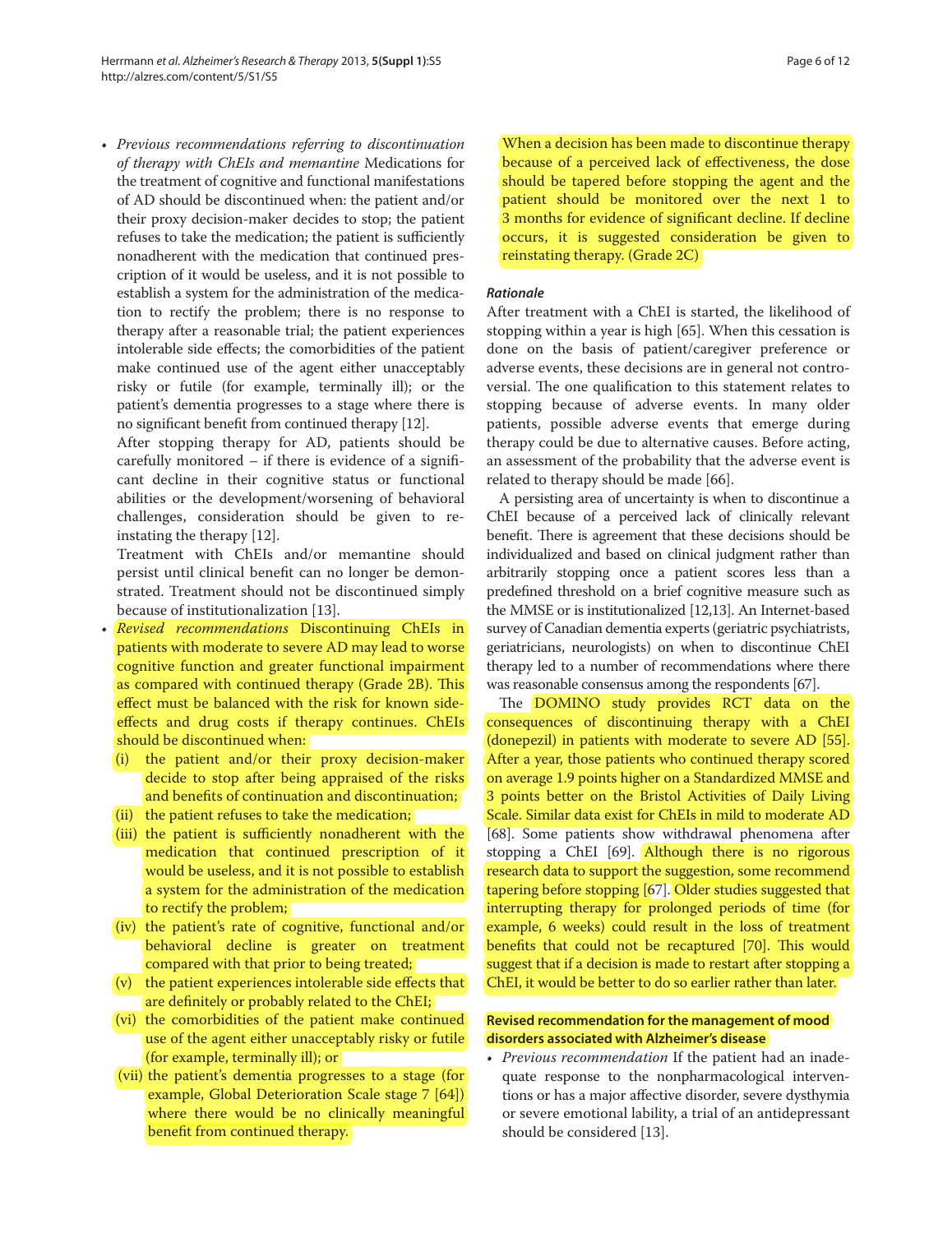• *Revised recommendation* If the patient had an inadequate response to the nonpharmacological interventions or has a major affective disorder, severe dysthymia or severe emotional lability, a trial of an antidepressant *could* be considered. (Grade 2A)

### *Rationale*

At the time of the third CCCDTD there was reasonable evidence to support this recommendation. For example, a meta-analysis of the RCTs of antidepressants for treatment of depression in AD concluded that treatment was efficacious with discontinuation rates that were equivalent to placebo  $[71]$ . Since then, two large RCTs on the treatment of depression in dementia have shown benefits equivalent to placebo. Using the provisional diagnostic criteria for depression in AD [72], the DIADS-2 study compared 131 patients randomized to sertraline or placebo for 12 weeks [73]. Both groups experienced significant and similar reductions in depressive symptoms, although the sertraline-treated group experienced more adverse events. Similarly, in the HTA-SADD study, 218 patients judged clinically to have depression requiring antidepressant treatment were randomized to treatment with mirtazapine, sertraline or placebo [74]. At both 13-week and 39-week follow-ups, all three groups experienced significant and similar declines in depression rating scores, although the patients treated with active drug experienced significantly more adverse events. While both studies appear to confirm that depression in AD responds to treatment, it is unclear whether treatment with antidepressants is better than psychosocial interventions and whether treatment with active drug is clearly associated with adverse effects. Finally, while there is evidence that depression and depressive symptoms are persistent in many patients, the significant variability supports spontaneous remission of symptoms in some individuals [75,76].

Given data from newer studies, the working group suggested the recommendation should be modified. The original recommendations were wisely worded to indicate that nonpharmacological interventions should precede medications, however, and antidepressants could still be considered an option in cases where nonpharmacological interventions have failed. As noted in the previous guidelines, preference should be given to the selective serotonin reuptake inhibitors (SSRIs) and tricyclic antidepressants should be avoided because of their anticholinergic effects and resultant concerns about worsening cognition.[77]

# **New recommendation for the management of agitation and aggression in Alzheimer's disease**

• *New recommendation* There is good evidence that valproate should not be used for agitation and aggression in AD. (Grade 1A)

#### *Rationale*

At the time of publication of the third CCCDTD, five RCTs had examined the efficacy of valproate preparations for agitation and aggression in patients with dementia [78], with none showing efficacy on any of the primary outcome measures although some of the secondary outcome measures were positive. Valproate was associated with significant adverse events and dropouts. More recently, the Alzheimer's Disease Cooperative Study published results of a large RCT of divalproex sodium for prevention of the emergence of agitation or psychosis in mild to moderate AD [79]. This 24-month randomized placebo-controlled study of 313 patients showed no differences in the emergence of neuropsychiatric symptoms, and divalproex sodium was poorly tolerated with significant toxicity. Even more worrisome, patients treated with divalproex in a substudy were found to experience accelerated brain volume loss and greater cognitive impairment compared with placebo-treated patients [80]. Finally, in a recently published administrative health database study, valproate appeared to have a similar risk of mortality in dementia patients compared with haloperidol, risperidone and olanzapine [81].

### **Revised recommendations for management of neuropsychiatric symptoms**

- *Previous recommendation* Patients who have mild to moderate AD and neuropsychiatric symptoms can be considered for a trial of a ChEI and/or memantine for these symptoms [12].
- *Revised recommendation* There is insufficient evidence to recommend for or against the use of ChEIs and/or memantine for the treatment of neuropsychiatric symptoms as a primary indication. (Grade 2B)

#### *Rationale*

At the time of the third CCCDTD this recommendation was supported by secondary outcome measures reported from pivotal trials of cognitive enhancers in patients with low levels of neuropsychiatric symptoms at baseline. There was also one randomized placebo-controlled withdrawal study of donepezil, which demonstrated efficacy for the treatment of neuropsychiatric symptoms in mild to moderate AD patients with moderate levels of neuropsychiatric symptoms at baseline [82]. Subsequently, a large well-designed RCT of donepezil was conducted in patients with significant agitation at baseline that demonstrated no significant benefit compared with placebo [83]. This study, however, provided a powerful psychosocial intervention to both groups that may have contributed to the lack of demonstrable drug-placebo differences. With respect to memantine, the results of a large Canadian RCT were recently presented [84]. In this study of over 300 AD patients with significant agitation at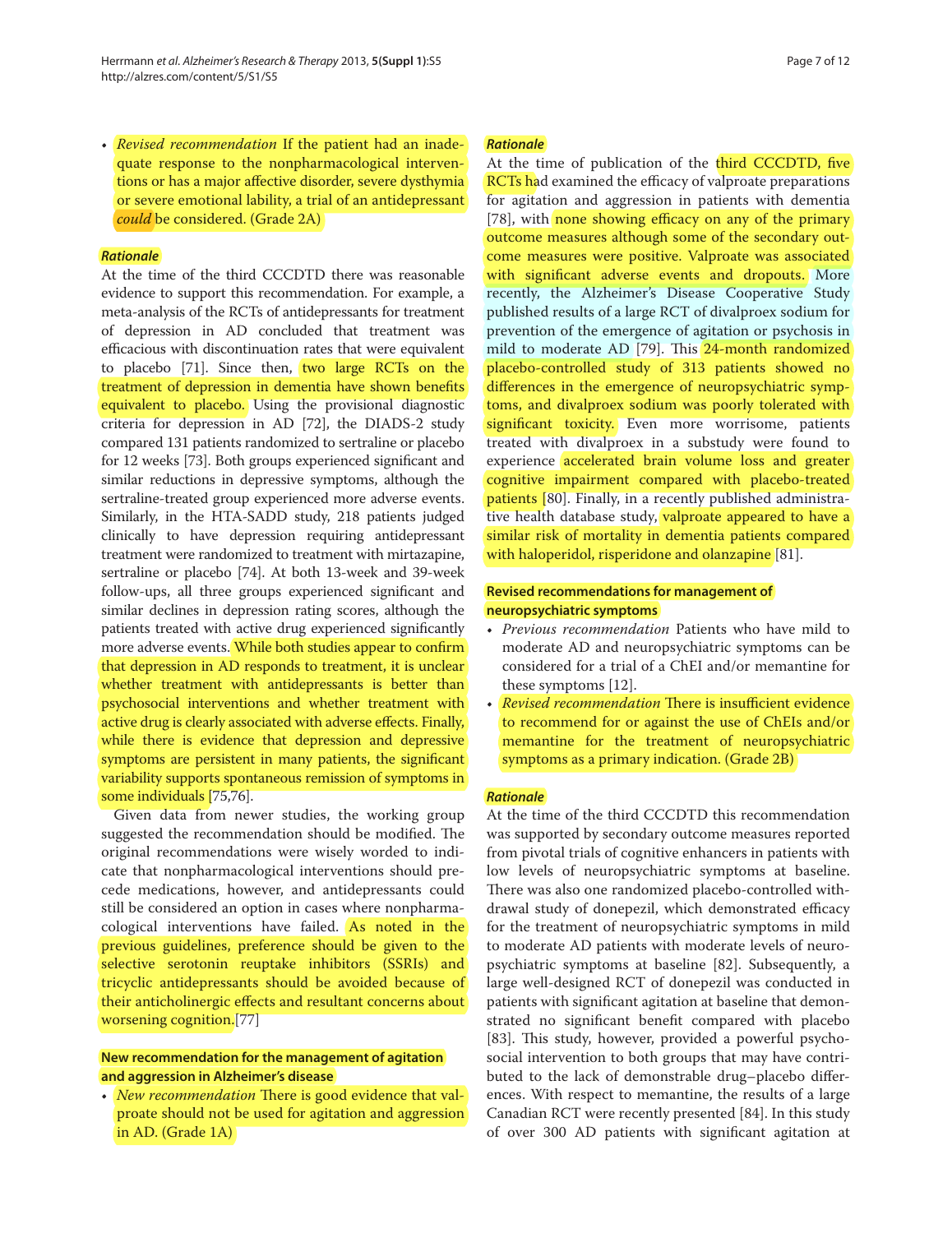baseline, there were no differences on any of the neuropsychiatric outcome measures compared with placebo.

- *Previous recommendation* Risperidone and olanzapine can be used for severe agitation, aggression and psychosis. The potential benefit of all antipsychotics must be weighed against the potential risks such as cerebrovascular adverse events and mortality [13].
- *Revised recommendation* Risperidone, olanzapine and aripiprazole can be used for severe agitation, aggression and psychosis where there is risk of harm to the patient and/or others. The potential benefit of all antipsychotics must be weighed against the significant risks such as cerebrovascular adverse events and mortality. (Grade 2A)

### *Rationale*

At the time of publication of the third CCCDTD, aripiprazole was not approved for use in Canada, although it subsequently became available in 2009. Three RCTs comparing aripiprazole with placebo in AD patients for treatment of agitation and psychosis demonstrated reasonable tolerability and benefits significantly greater than placebo [85-87]. In a meta-analysis of these trials, the pooled estimate of effect sizes was small but statistically significant and similar to benefits found with risperidone and olanzapine [88].

While Health Canada warnings for increased rates of cerebrovascular adverse events and mortality based on the RCTs of the atypical antipsychotics had already been published at the time of the third CCCDTD and were carefully considered, subsequent RCTs and data from large administrative health databases raise further concerns about the safety of the antipsychotics in older dementia patients. These concerns include cognitive decline [89], adverse metabolic effects [90,91], and extrapyramidal symptoms [92]. Similarly, newer studies appear to confirm the risk of excess mortality in antipsychotic-treated patients with dementia, although different antipsychotics may have relatively different risks and some other nonantipsychotic drugs may carry similar risks [93-96].

- *Previous recommendation* There is insufficient evidence to recommend for or against the use of trazodone in the management of nonpsychotic, agitated patients [13].
- *Revised recommendation* There is insufficient evidence to recommend for or against the use of SSRIs or trazodone in the management of agitated patients. (Grade 2B)

### *Rationale*

There have been two recent double-blind RCTs that compared citalopram [97] and escitalopram [98] with risperidone in moderate to severe AD patients with significant behavioral and psychological symptoms of dementia. Both SSRIs demonstrated efficacy that was similar to risperidone, but with better tolerability. In a randomized placebo-controlled trial of SSRI antidepressant discontinuation in nondepressed nursing home residents with dementia, discontinuation was associated with significant increases in depression rating scale scores although scores for agitation and psychosis were similar [99]. A recent Cochrane Review concluded that while larger randomized placebo-controlled studies are needed, the SSRIs and trazodone appear to be reasonably well tolerated when compared with placebo and typical and atypical antipsychotics [100].

#### **Discussion**

All of the recommendations from the working group on the updated pharmacological treatment of dementia were approved by consensus. Some recommendations underwent minor wording changes for consistency or in response to input from other working groups.

As noted in Table 1, at CCCDTD 2012 another recommendation was added, which suggested that there was insufficient evidence for or against the use of quetiapine for severe agitation, aggression or psychosis associated with dementia. Participants argued for inclusion of this guideline recognizing the significant increase in frequency of use of quetiapine for these indications in the past few years. Whether this increase was due to the fact that, unlike risperidone and olanzapine, there were no Health Canada warnings about increased cerebrovascular adverse events in dementia trials with quetiapine or whether it was because of perceived advantages with respect to the development of extrapyramidal effects is unclear [101]. While previous reviews and meta-analyses concluded there was no evidence of efficacy for quetiapine for behavioral and psychological symptoms of dementia in AD [75,102], a recent meta-analysis suggested somewhat different results [103]. In that metaanalysis of six RCTs, quetiapine was found to have statistically significant greater benefit than placebo on behavioral measures and clinical global impression. Interestingly, in spite of these findings, those authors concluded that the current literature does *not* support the use of quetiapine for behavioral and psychological symptoms of dementia. One should also note that, unlike the positive trials of clozapine for the treatment of psychosis in dementia with PD, RCTs of quetiapine for PD have demonstrated mixed (mostly negative) results, and recent evidence-based clinical practice guidelines from the Movement Disorders Society consider the use of quetiapine only 'investigational' at the present time [104].

One potential advantage for the use of quetiapine relates to greater dose flexibility, which might be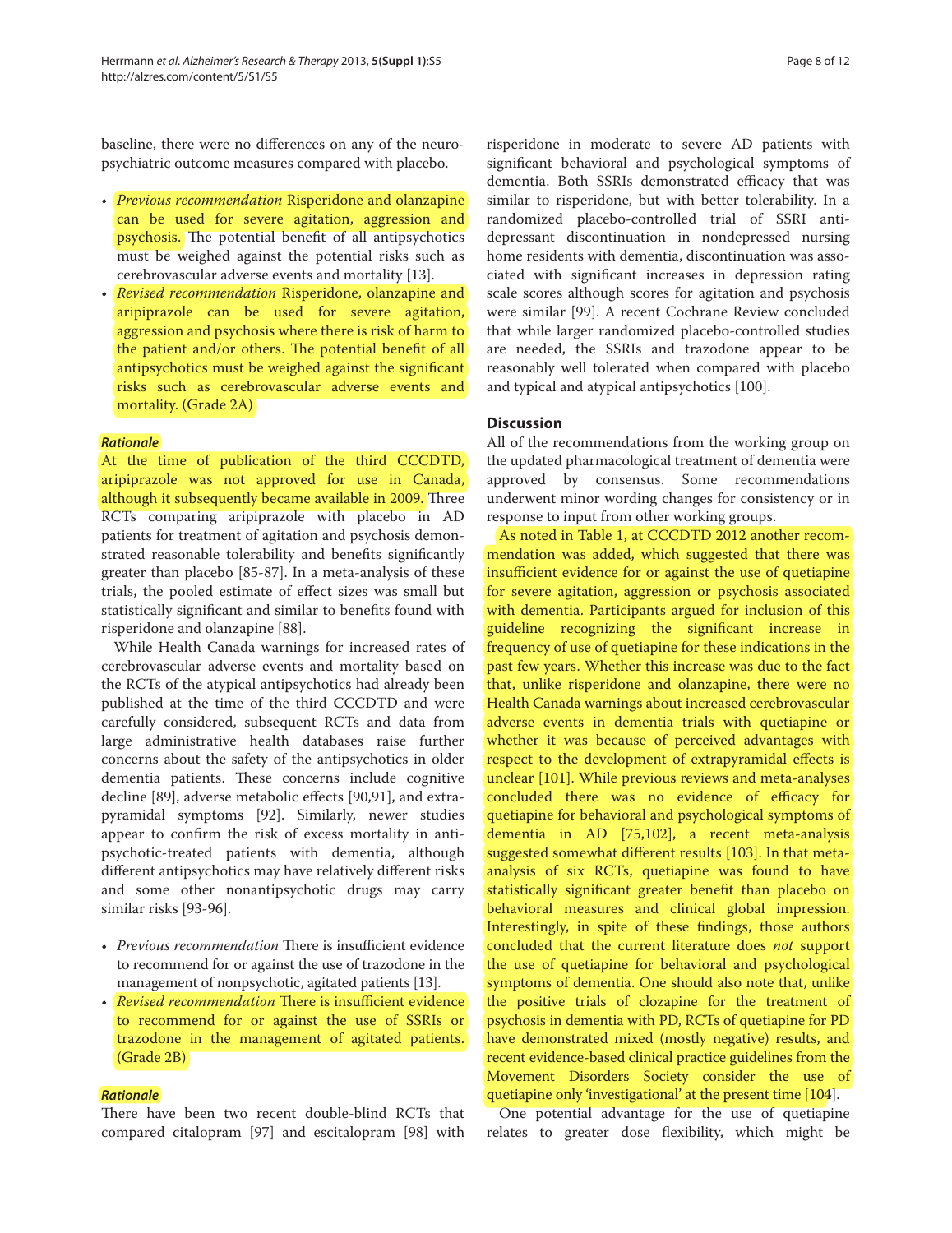particularly helpful for very old and frail individuals. For example, while use of the other recommended atypical antipsychotics falls within tight dose ranges related to their high potency (for example, risperidone 0.5 to 2.0 mg, olanzapine 5 to 10 mg, aripiprazole 5 to 15 mg), quetiapine, a low potency drug, can be titrated by 25 mg increments from 25 to 300 mg/day [6].

While beyond the mandate of the workgroup, a potential limitation of the guidelines was a lack of recommendations for the pharmacological management of other dementias, such as frontotemporal dementias. There are no approved therapies for frontotemporal dementias in Canada, and recent reviews have emphasized that the limited and conflicting nature of the available data makes the role of pharmacological management uncertain  $[105]$ . The workgroup identified seven trials of cognitive enhancers in frontotemporal dementia patients, including four open-label or nonrandomized studies with ChEIs [106-109], one small, negative doubleblind placebo-controlled withdrawal study with galantamine [110], an open-label study with memantine [109], and a small negative randomized placebo-controlled trial with memantine [111]. There are also several open-label studies examining the use of antidepressants, psychostimulants and antipsychotics for neuropsychiatric symptoms [112-114], as well as three RCTs including a positive study with trazodone [115] and two small studies with contrasting results using paroxetine [116,117].

Another potential limitation is that these guidelines do not mention specific doses or formulations for the ChEIs. As noted above, ChEIs are considered of equivalent efficacy, with tolerability considerations guiding clinicians in their choice. These recommendations would therefore extend to the transdermal patch formulation of rivastigmine  $[118]$ . The 23 mg formulation of donepezil is not available in Canada and recommendations for its use were therefore not considered. One should, however, note that evidence for the tolerability and effectiveness of this dose has been controversial [119].

# **Conclusion**

Since the third CCCDTD in 2006, the literature on new agents for the pharmacological management of AD and other dementias has been characterized by disappointing failures. Numerous therapeutic agents with rational mechanisms of action and positive findings in preclinical and even early phase II studies have shown disappointing results and have been abandoned [120]. These agents include drugs such as tramiprosate, flurbiprofen, glitazones, statins, dimebon, semagacestat and, most recently, bapineuzumab. These failures have left clinicians with therapies that have been generally available for over a decade, and provide modest benefits at best. In spite of this, we believe attempts to update treatment guidelines such as those presented are the best way to optimize therapy and provide patients, families and their physicians with the best and safest interventions available at the present time. Our hope is that, at the time of the next CCCDTD, more effective interventions including disease-modifying therapies will be available.

#### **Abbreviations**

AD, Alzheimer's disease; ADAS-Cog, Alzheimer's Disease Assessment Scale – cognitive subscale; CCCDTD, Canadian Consensus Conference on the Diagnosis and Treatment of Dementia; ChEI, cholinesterase inhibitor; MMSE, Mini Mental State Examination; PD, Parkinson's disease; RCT, randomized controlled trial; SSRI, selective serotonin reuptake inhibitor; VaD, vascular dementia.

#### **Competing interests**

NH has received research grants from Lundbeck, Sanofi-Aventis and Sonexa, and has also received honoraria from Lundbeck, Pfizer, Novartis and Janssen-Ortho Inc. He was a consultant for Lundbeck, and also participated in a speaker forum for Lundbeck and Pfizer. He is a Board Member for Pfizer and Lundbeck. KLL has received grants/funds from Abbot Laboratories, Lundbeck, Pfizer, Janssen-Ortho Inc., Roche and Wyeth, and has also received honoraria from Abbot Laboratories, Lundbeck, Pfizer, Janssen-Ortho Inc., MedImmune and Wyeth. She was also a consultant for Abbot Laboratories, Pfizer, Janssen-Ortho Inc., MedImmune and Wyeth. DBH holds and receives financial support from the Brenda Strafford Foundation Chair in Geriatric Medicine at the University of Calgary. He has no competing interests to declare.

#### **Declarations**

This article has been published as part of Alzheimer's Research & Therapy Volume 5 Supplement 1, 2013: Background documents to the 4th Canadian Consensus Conference on the Diagnosis and Treatment of Dementia (CCCDTD4). The full contents of the supplement are available online at http://alzres.com/supplements/5/S1.

Publication charges for the supplement were funded by the Canadian Consensus Conference on the Diagnosis and Treatment of Dementia (CCCDTD). Although residual conference funds used include contributions from pharmaceutical companies, no commercial organization has been involved in the selection of participants, choice of topics, preparation of background papers or recommendations. In kind support was also provided by the Canadian Dementia Knowledge Translation Network, and the offices of Drs Serge Gauthier (McGill University), Christopher Patterson (McMaster University) and Howard Chertkow (McGill University), whose role as Guest Editors involved the coordination of the project without involvement in the journal's standard peer review process which applied for all articles.

#### **Author's contributions**

NH conceived of the design. All authors conducted the review, drafted the updated recommendations, and read and approved the final manuscript.

#### **Author details**

1 Department of Psychiatry and the Brain Sciences Research Program, Sunnybrook Health Sciences Centre, Suite FG08, 2075 Bayview Avenue, Toronto, Ontario M4N 3M5, Canada. <sup>2</sup>Department of Psychiatry, University of Toronto, Suite FG08, 2075 Bayview Avenue, Toronto, Ontario M4N 3M5, Canada. <sup>3</sup> Department of Medicine and The Hotchkiss Brain Institute, University of Calgary, HSC-3330 Hospital Dr. NW, Calgary, Alberta T2N 4N1, Canada.

#### Published: 8 July 2013

#### **References**

- 1. World Health Organization: Dementia: A Public Health Priority. Geneva: WHO; 2012.
- 2. Ferri CP, Prince M, Brayne C, Brodaty H, Fratiglioni L, Ganguli M, Hall K, Hasegawa K, Hendrie H, Huang Y, Jorm A, Mathers C, Menezes PR, Rimmer E, Scazufca M: Global prevalence of dementia: a Delphi consensus study. Lancet 2005, 366:2112-2117.
- 3. Alzheimer Society of Canada: Rising Tide: The Impact of Dementia on Canadian Society. Toronto: Alzheimer Society of Canada; 2010.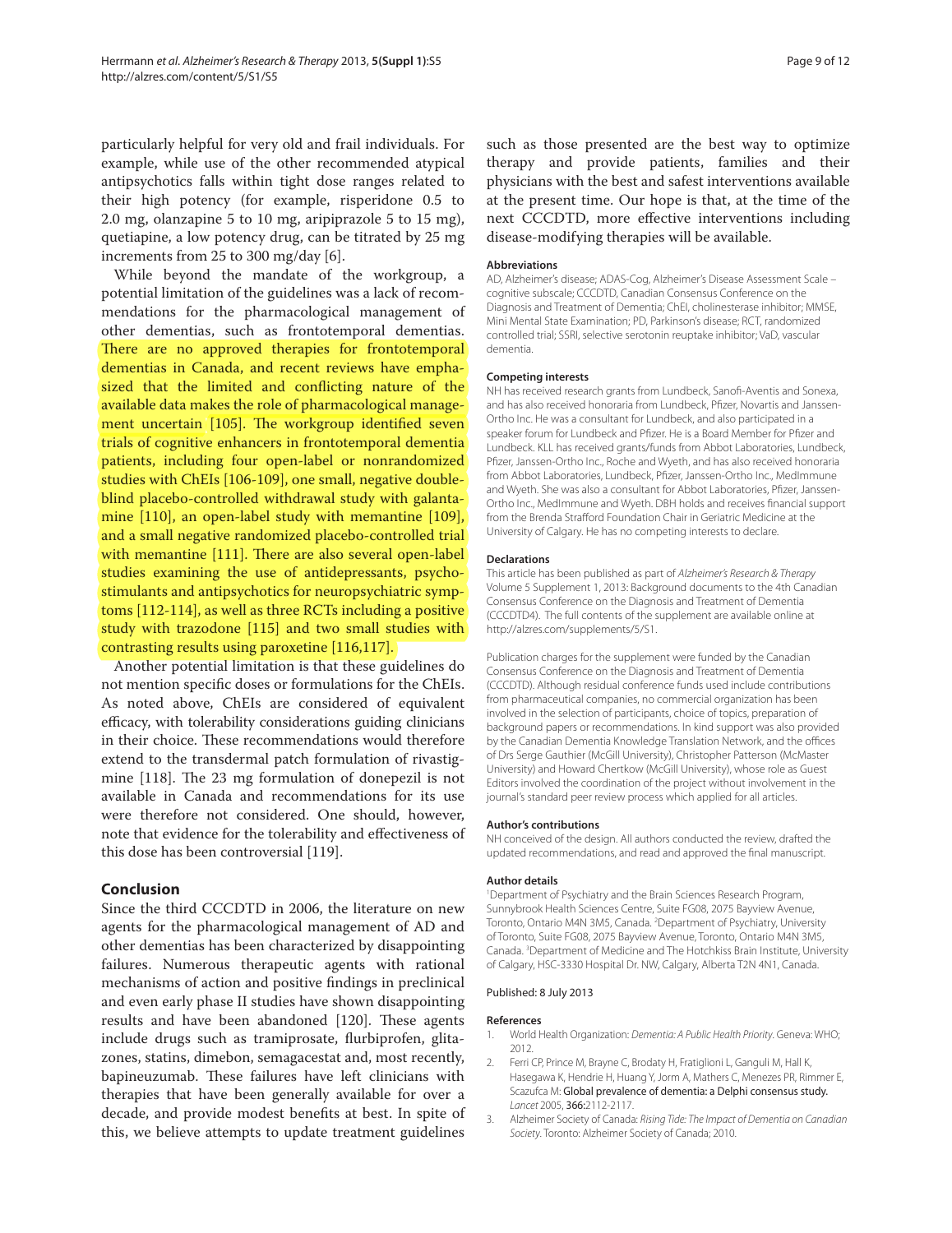- 4. Hort J, O'Brien JT, Gainotti G, Pirttila T, Popescu BO, Rektorova I, Sorbi S, Scheltens P: EFNS guidelines for the diagnosis and management of Alzheimer's disease. Eur J Neurol 17:1236-1248.
- Ihl R, Frolich L, Winblad B, Schneider L, Burns A, Moller HJ: World Federation of Societies of Biological Psychiatry (WFSBP) guidelines for the biological treatment of Alzheimer's disease and other dementias. World J Biol Psychiatry 12:2-32.
- 6. Rabins PV, Blacker D, Rovner BW, Rummans T, Schneider LS, Tariot PN, Blass DM, McIntyre JS, Charles SC, Anzia DJ, Cook IA, Finnerty MT, Johnson BR, Nininger JE, Schneidman B, Summergrad P, Woods SM, Berger J, Cross CD, Brandt HA, Margolis PM, Shemo JP, Blinder BJ, Duncan DL, Barnovitz MA, Carino AJ, Freyberg ZZ, Gray SH, Tonnu T, Kunkle R, et al.: American Psychiatric Association practice guideline for the treatment of patients with Alzheimer's disease and other dementias. Second edition. Am J Psychiatry 2007, 164:5-56.
- 7. Chertkow H: Diagnosis and treatment of dementia: introduction. Introducing a series based on the Third Canadian Consensus Conference on the Diagnosis and Treatment of Dementia. CMAJ 2008, 178:316-321.
- Gauthier S PC, Chertkow H, Gordon M, Herrmann N, Rockwood K, Rosa-Neto P, Soucy JP: 4th Canadian Consensus Conference on the Diagnosis and Treatment of Dementia. Can J Neurol Sci 2012, 39:S1-S8.
- AGREE Collaboration: Development and validation of an international appraisal instrument for assessing the quality of clinical practice guidelines: the AGREE project. Qual Saf Health Care 2003, 12:18-23.
- 10. Patterson C, Feightner JW, Garcia A, Hsiung GY, MacKnight C, Sadovnick AD: Diagnosis and treatment of dementia: 1. Risk assessment and primary prevention of Alzheimer disease. CMAJ 2008, 178:548-556.
- 11. Chertkow H, Massoud F, Nasreddine Z, Belleville S, Joanette Y, Bocti C, Drolet V, Kirk J, Freedman M, Bergman H: Diagnosis and treatment of dementia: 3. Mild cognitive impairment and cognitive impairment without dementia. CMAJ 2008, 178:1273-1285.
- 12. Hogan DB, Bailey P, Black S, Carswell A, Chertkow H, Clarke B, Cohen C, Fisk JD, Forbes D, Man-Son-Hing M, Lanctôt K, Morgan D, Thorpe L: Diagnosis and treatment of dementia: 5. Nonpharmacologic and pharmacologic therapy for mild to moderate dementia. CMAJ 2008, 179:1019-1026.
- 13. Herrmann N, Gauthier S: Diagnosis and treatment of dementia: 6. Management of severe Alzheimer disease. CMAJ 2008, 179:1279-1287.
- 14. Bocti C, Black S, Frank C: Management of dementia with a cerebrovascular component. Alzheimers Dement 2007, 3:398-403.
- 15. Guyatt GH, Cook DJ, Jaeschke R, Pauker SG, Schunemann HJ: Grades of recommendation for antithrombotic agents: American College of Chest Physicians Evidence-Based Clinical Practice Guidelines (8th edition). Chest 2008, 133:123S-131S.
- 16. Fotuhi M, Hachinski V, Whitehouse PJ: Changing perspectives regarding late-life dementia. Nat Rev Neurol 2009, 5:649-658.
- 17. Schneider JA, Arvanitakis Z, Bang W, Bennett DA: Mixed brain pathologies account for most dementia cases in community-dwelling older persons. Neurology 2007, 69:2197-2204.
- 18. Kovacs GG, Alafuzoff I, Al-Sarraj S, Arzberger T, Bogdanovic N, Capellari S, Ferrer I, Gelpi E, Kovari V, Kretzschmar H, Nagy Z, Parchi P, Seilhean D, Soininen H, Troakes C, Budka H: Mixed brain pathologies in dementia: the BrainNet Europe consortium experience. Dement Geriatr Cogn Disord 2008, 26:343-350.
- 19. Neuropathology Group of the Medical Research Council Cognitive Function and Ageing Study (MRC CFAS): Pathological correlates of late-onset dementia in a multicentre, community-based population in England and Wales. Neuropathology Group of the Medical Research Council Cognitive Function and Ageing Study (MRC CFAS). Lancet 2001, 357:169-175.
- 20. Sonnen JA, Larson EB, Crane PK, Haneuse S, Li G, Schellenberg GD, Craft S, Leverenz JB, Montine TJ: Pathological correlates of dementia in a longitudinal, population-based sample of aging. Ann Neurol 2007, 62:406-413.
- 21. White L, Small BJ, Petrovitch H, Ross GW, Masaki K, Abbott RD, Hardman J, Davis D, Nelson J, Markesbery W: Recent clinical–pathologic research on the causes of dementia in late life: update from the Honolulu–Asia Aging Study. J Geriatr Psychiatry Neurol 2005, 18:224-227.
- 22. Schneider JA, Arvanitakis Z, Leurgans SE, Bennett DA: The neuropathology of probable Alzheimer disease and mild cognitive impairment. Ann Neurol 2009, 66:200-208.
- 23. National Institute for Health and Clinical Excellence: Dementia: Supporting People with Dementia and their Carers in Health and Social Care. London: NICE;

2011:26.

- 24. Erkinjuntti T, Kurz A, Gauthier S, Bullock R, Lilienfeld S, Damaraju CV: Efficacy of galantamine in probable vascular dementia and Alzheimer's disease combined with cerebrovascular disease: a randomised trial. Lancet 2002, 359:1283-1290.
- 25. Craig D, Birks J: Galantamine for vascular cognitive impairment. Cochrane Database Syst Rev 2006, 1:CD004746.
- 26. Courtney C, Farrell D, Gray R, Hills R, Lynch L, Sellwood E, Edwards S, Hardyman W, Raftery J, Crome P, Lendon C, Shaw H, Bentham P: Long-term donepezil treatment in 565 patients with Alzheimer's disease (AD2000): randomised double-blind trial. Lancet 2004, 363:2105-2115.
- 27. Kumar V, Anand R, Messina J, Hartman R, Veach J: An efficacy and safety analysis of Exelon in Alzheimer's disease patients with concurrent vascular risk factors. Eur J Neurol 2000, 7:159-169.
- 28. Ballard C, Sauter M, Scheltens P, He Y, Barkhof F, van Straaten EC, van der Flier WM, Hsu C, Wu S, Lane R: Efficacy, safety and tolerability of rivastigmine capsules in patients with probable vascular dementia: the VantagE study. Curr Med Res Opin 2008, 24:2561-2574.
- 29. Zekry D, Gold G: Management of mixed dementia. Drugs Aging 27:715-728.
- 30. Emre M, Aarsland D, Albanese A, Byrne EJ, Deuschl G, De Deyn PP, Durif F, Kulisevsky J, van Laar T, Lees A, Poewe W, Robillard A, Rosa MM, Wolters E, Quarg P, Tekin S, Lane R: Rivastigmine for dementia associated with Parkinson's disease. N Engl J Med 2004, 351:2509-2518.
- Aarsland D, Laake K, Larsen JP, Janvin C: Donepezil for cognitive impairment in Parkinson's disease: a randomised controlled study. J Neurol Neurosurg Psychiatry 2002, 72:708-712.
- 32. Ravina B, Putt M, Siderowf A, Farrar JT, Gillespie M, Crawley A, Fernandez HH, Trieschmann MM, Reichwein S, Simuni T: Donepezil for dementia in Parkinson's disease: a randomised, double blind, placebo controlled, crossover study. J Neurol Neurosurg Psychiatry 2005, 76:934-939.
- 33. Miyasaki JM, Shannon K, Voon V, Ravina B, Kleiner-Fisman G, Anderson K, Shulman LM, Gronseth G, Weiner WJ: Practice parameter: evaluation and treatment of depression, psychosis, and dementia in Parkinson disease (an evidence-based review): report of the Quality Standards Subcommittee of the American Academy of Neurology. Neurology 2006, 66:996-1002.
- 34. Rolinski M, Fox C, Maidment I, McShane R: Cholinesterase inhibitors for dementia with Lewy bodies, Parkinson's disease dementia and cognitive impairment in Parkinson's disease. Cochrane Database Syst Rev 2012, 3:CD006504.
- 35. Canadian Pharmacists Association: The Canadian Drug Reference for Health Professionals. Ottawa: Canadian Pharmacists Association; 2011:954.
- 36. Canadian Pharmacists Association: The Canadian Drug Reference for Health Professionals. Ottawa: Canadian Pharmacists Association; 2012:1024.
- 37. Auchus AP, Brashear HR, Salloway S, Korczyn AD, De Deyn PP, Gassmann-Mayer C: Galantamine treatment of vascular dementia: a randomized trial. Neurology 2007, 69:448-458.
- 38. Wilkinson D, Doody R, Helme R, Taubman K, Mintzer J, Kertesz A, Pratt RD: Donepezil in vascular dementia: a randomized, placebo-controlled study. Neurology 2003, 61:479-486.
- 39. Black S, Roman GC, Geldmacher DS, Salloway S, Hecker J, Burns A, Perdomo C, Kumar D, Pratt R: Efficacy and tolerability of donepezil in vascular dementia: positive results of a 24-week, multicenter, international, randomized, placebo-controlled clinical trial. Stroke 2003, 34:2323-2330.
- 40. Roman GC, Salloway S, Black SE, Royall DR, Decarli C, Weiner MW, Moline M, Kumar D, Schindler R, Posner H: Randomized, placebo-controlled, clinical trial of donepezil in vascular dementia: differential effects by hippocampal size. Stroke 2010, 41:1213-1221.
- 41. Canadian Pharmacists Association: The Canadian Drug Reference for Health Professionals. Ottawa: Canadian Pharmacists Association; 2012:268.
- 42. Holmes C, Cairns N, Lantos P, Mann A: Validity of current clinical criteria for Alzheimer's disease, vascular dementia and dementia with Lewy bodies. Br J Psychiatry 1999, 174:45-50.
- 43. Feldman H, Gauthier S, Hecker J, Vellas B, Subbiah P, Whalen E: A 24-week, randomized, double-blind study of donepezil in moderate to severe Alzheimer's disease. Neurology 2001, 57:613-620.
- 44. Gauthier S, Feldman H, Hecker J, Vellas B, Ames D, Subbiah P, Whalen E, Emir B: Efficacy of donepezil on behavioral symptoms in patients with moderate to severe Alzheimer's disease. Int Psychogeriatr 2002, 14:389-404.
- 45. Lanctot KL, Herrmann N, Yau KK, Khan LR, Liu BA, LouLou MM, Einarson TR: Efficacy and safety of cholinesterase inhibitors in Alzheimer's disease: a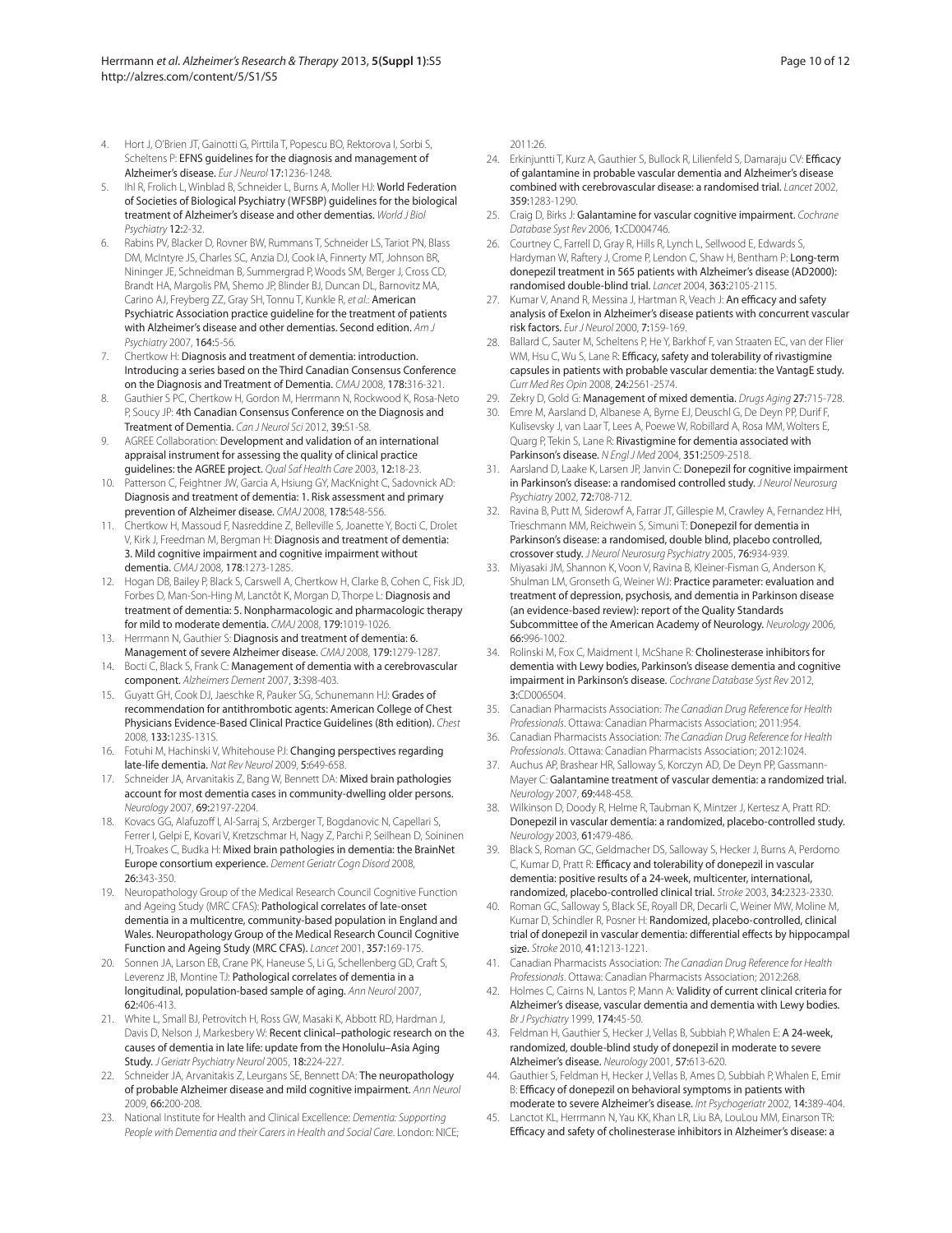meta-analysis. CMAJ 2003, 169:557-564.

- 46. Gill SS, Anderson GM, Fischer HD, Bell CM, Li P, Normand SL, Rochon PA: Syncope and its consequences in patients with dementia receiving cholinesterase inhibitors: a population-based cohort study. Arch Intern Med 2009, 169:867-873.
- 47. Park-Wyllie LY, Mamdani MM, Li P, Gill SS, Laupacis A, Juurlink DN: Cholinesterase inhibitors and hospitalization for bradycardia: a population-based study. PLoS Med 2009, 6:e1000157.
- 48. Black SE, Doody R, Li H, McRae T, Jambor KM, Xu Y, Sun Y, Perdomo CA, Richardson S: Donepezil preserves cognition and global function in patients with severe Alzheimer disease. Neurology 2007, 69:459-469.
- 49. Homma A, Imai Y, Tago H, Asada T, Shigeta M, Iwamoto T, Takita M, Arimoto I, Koma H, Ohbayashi T: Donepezil treatment of patients with severe Alzheimer's disease in a Japanese population: results from a 24-week, double-blind, placebo-controlled, randomized trial. Dement Geriatr Cogn Disord 2008, 25:399-407.
- 50. Winblad B: Donepezil in severe Alzheimer's disease. Am J Alzheimers Dis Other Dement 2009, 24:185-192.
- 51. Winblad B, Black SE, Homma A, Schwam EM, Moline M, Xu Y, Perdomo CA, Swartz J, Albert K: Donepezil treatment in severe Alzheimer's disease: a pooled analysis of three clinical trials. Curr Med Res Opin 2009, 25:2577-2587.
- 52. Winblad B, Kilander L, Eriksson S, Minthon L, Batsman S, Wetterholm AL, Jansson-Blixt C, Haglund A: Donepezil in patients with severe Alzheimer's disease: double-blind, parallel-group, placebo-controlled study. Lancet 2006, 367:1057-1065.
- 53. Farlow MR, Grossberg GT, Meng X, Olin J, Somogyi M: Rivastigmine transdermal patch and capsule in Alzheimer's disease: influence of disease stage on response to therapy. Int J Geriatr Psychiatry 26:1236-1243.
- 54. Burns A, Bernabei R, Bullock R, Cruz Jentoft AJ, Frolich L, Hock C, Raivio M, Triau E, Vandewoude M, Wimo A, Came E, Van Baelen B, Hammond GL, van Oene JC, Schwalen S: Safety and efficacy of galantamine (Reminyl) in severe Alzheimer's disease (the SERAD study): a randomised, placebocontrolled, double-blind trial. Lancet Neurol 2009, 8:39-47.
- 55. Howard R, McShane R, Lindesay J, Ritchie C, Baldwin A, Barber R, Burns A, Dening T, Findlay D, Holmes C, Hughes A, Jacoby R, Jones R, Jones R, McKeith I, Macharouthu A, O'Brien J, Passmore P, Sheehan B, Juszczak E, Katona C, Hills R, Knapp M, Ballard C, Brown R, Banerjee S, Onions C, Griffin M, Adams J, Gray R, et al.: Donepezil and memantine for moderate-to-severe Alzheimer's disease. N Engl J Med 2012, 366:893-903.
- 56. Bullock R, Touchon J, Bergman H, Gambina G, He Y, Rapatz G, Nagel J, Lane R: Rivastigmine and donepezil treatment in moderate to moderately-severe Alzheimer's disease over a 2-year period. Curr Med Res Opin 2005, 21:1317-1327.
- 57. Wilkinson DG, Passmore AP, Bullock R, Hopker SW, Smith R, Potocnik FC, Maud CM, Engelbrecht I, Hock C, Ieni JR, Bahra RS: A multinational, randomised, 12-week, comparative study of donepezil and rivastigmine in patients with mild to moderate Alzheimer's disease. Int J Clin Pract 2002, 56:441-446.
- 58. Jones RW, Soininen H, Hager K, Aarsland D, Passmore P, Murthy A, Zhang R, Bahra R: A multinational, randomised, 12-week study comparing the effects of donepezil and galantamine in patients with mild to moderate Alzheimer's disease. Int J Geriatr Psychiatry 2004, 19:58-67.
- 59. Wilcock G, Howe I, Coles H, Lilienfeld S, Truyen L, Zhu Y, Bullock R, Kershaw P: A long-term comparison of galantamine and donepezil in the treatment of Alzheimer's disease. Drugs Aging 2003, 20:777-789.
- 60. Hogan DB, Goldlist B, Naglie G, Patterson C: Comparison studies of cholinesterase inhibitors for Alzheimer's disease. Lancet Neurol 2004, 3:622-626.
- 61. Tariot PN, Farlow MR, Grossberg GT, Graham SM, McDonald S, Gergel I: Memantine treatment in patients with moderate to severe Alzheimer disease already receiving donepezil: a randomized controlled trial. JAMA 2004, 291:317-324.
- 62. Porsteinsson AP, Grossberg GT, Mintzer J, Olin JT: Memantine treatment in patients with mild to moderate Alzheimer's disease already receiving a cholinesterase inhibitor: a randomized, double-blind, placebo-controlled trial. Curr Alzheimer Res 2008, 5:83-89.
- 63. Hogan DB, Bailey P, Carswell A, Clarke B, Cohen C, Forbes D, Man-Son-Hing M, Lanctôt K, Morgan D, Thorpe L: Management of mild to moderate Alzheimer's disease and dementia. Alzheimers Dement 2007, 3:355-384.
- 64. Reisberg B, Ferris SH, de Leon MJ, Crook T: The Global Deterioration Scale for assessment of primary degenerative dementia. Am J Psychiatry 1982,

139:1136-1139.

- 65. Amuah JE, Hogan DB, Eliasziw M, Supina A, Beck P, Downey W, Maxwell CJ: Persistence with cholinesterase inhibitor therapy in a population-based cohort of patients with Alzheimer's disease. Pharmacoepidemiol Drug Saf 19:670-679.
- 66. Naranjo CA, Busto U, Sellers EM, Sandor P, Ruiz I, Roberts EA, Janecek E, Domecq C, Greenblatt DJ: A method for estimating the probability of adverse drug reactions. Clin Pharmacol Ther 1981, 30:239-245.
- 67. Herrmann N, Black SE, Li A, Lanctôt KL: Discontinuing cholinesterase inhibitors: results of a survey of Canadian dementia experts. Int Psychogeriatr 2011, 23:539-545.
- 68. Scarpini E, Bruno G, Zappala G, Adami M, Richarz U, Gaudig M, Jacobs A, Schauble B: Cessation versus continuation of galantamine treatment after 12 months of therapy in patients with Alzheimer's disease: a randomized, double blind, placebo controlled withdrawal trial. J Alzheimers Dis 2011, 26:211-220.
- 69. Singh S, Dudley C: Discontinuation syndrome following donepezil cessation. Int J Geriatr Psychiatry 2003, 18:282-284.
- 70. Doody RS, Geldmacher DS, Gordon B, Perdomo CA, Pratt RD: Open-label, multicenter, phase 3 extension study of the safety and efficacy of donepezil in patients with Alzheimer disease. Arch Neurol 2001, 58:427-433.
- 71. Thompson S, Herrmann N, Rapoport MJ, Lanctôt KL: Efficacy and safety of antidepressants for treatment of depression in Alzheimer's disease: a metaanalysis. Can J Psychiatry 2007, 52:248-255.
- 72. Olin JT, Schneider LS, Katz IR, Meyers BS, Alexopoulos GS, Breitner JC, Bruce ML, Caine ED, Cummings JL, Devanand DP, Krishnan KR, Lyketsos CG, Lyness JM, Rabins PV, Reynolds CF, 3rd, Rovner BW, Steffens DC, Tariot PN, Lebowitz BD: Provisional diagnostic criteria for depression of Alzheimer disease. Am J Geriatr Psychiatry 2002, 10:125-128.
- 73. Rosenberg PB, Drye LT, Martin BK, Frangakis C, Mintzer JE, Weintraub D, Porsteinsson AP, Schneider LS, Rabins PV, Munro CA, Meinert CL, Lyketsos CG: Sertraline for the treatment of depression in Alzheimer disease. Am J Geriatr Psychiatry 18:136-145.
- 74. Banerjee S, Hellier J, Dewey M, Romeo R, Ballard C, Baldwin R, Bentham P, Fox C, Holmes C, Katona C, Knapp M, Lawton C, Lindesay J, Livingston G, McCrae N, Moniz-Cook E, Murray J, Nurock S, Orrell M, O'Brien J, Poppe M, Thomas A, Walwyn R, Wilson K, Burns A: Sertraline or mirtazapine for depression in dementia (HTA-SADD): a randomised, multicentre, double-blind, placebocontrolled trial. Lancet 378:403-411.
- 75. Eustace A, Coen R, Walsh C, Cunningham CJ, Walsh JB, Coakley D, Lawlor BA: A longitudinal evaluation of behavioural and psychological symptoms of probable Alzheimer's disease. Int J Geriatr Psychiatry 2002, 17:968-973.
- 76. Olin JT, Katz IR, Meyers BS, Schneider LS, Lebowitz BD: Provisional diagnostic criteria for depression of Alzheimer disease: rationale and background. Am J Geriatr Psychiatry 2002, 10:129-141.
- 77. Herrmann N, Gauthier S, Lysy PG: Clinical practice guidelines for severe Alzheimer's disease. Alzheimers Dement 2007, 3:385-397.
- 78. Herrmann N, Lanctôt KL: Pharmacologic management of neuropsychiatric symptoms of Alzheimer disease. Can J Psychiatry 2007, 52:630-646.
- 79. Tariot PN, Schneider LS, Cummings J, Thomas RG, Raman R, Jakimovich LJ, Loy R, Bartocci B, Fleisher A, Ismail MS, Porsteinsson A, Weiner M, Jack CR, Jr., Thal L, Aisen PS: Chronic divalproex sodium to attenuate agitation and clinical progression of Alzheimer disease. Arch Gen Psychiatry 2011, 68:853-861.
- 80. Fleisher AS, Truran D, Mai JT, Langbaum JB, Aisen PS, Cummings JL, Jack CR, Jr, Weiner MW, Thomas RG, Schneider LS, Tariot PN: Chronic divalproex sodium use and brain atrophy in Alzheimer disease. Neurology 2011, 77:1263-1271.
- 81. Kales HC, Zivin K, Kim HM, Valenstein M, Chiang C, Ignacio RV, Ganoczy D, Cunningham F, Schneider LS, Blow FC: Trends in antipsychotic use in dementia 1999–2007. Arch Gen Psychiatry 2011, 68:190-197.
- 82. Holmes C, Wilkinson D, Dean C, Vethanayagam S, Olivieri S, Langley A, Pandita-Gunawardena ND, Hogg F, Clare C, Damms J: The efficacy of donepezil in the treatment of neuropsychiatric symptoms in Alzheimer disease. Neurology 2004, 63:214-219.
- 83. Howard RJ, Juszczak E, Ballard CG, Bentham P, Brown RG, Bullock R, Burns AS, Holmes C, Jacoby R, Johnson T, Knapp M, Lindesay J, O'Brien JT, Wilcock G, Katona C, Jones RW, DeCesare J, Rodger M: Donepezil for the treatment of agitation in Alzheimer's disease. N Engl J Med 2007, 357:1382-1392.
- 84. Gauthier S, Herrmann N: A randomized controlled trial of memantine treatment in a behaviorally enriched sample of patients with moderate to